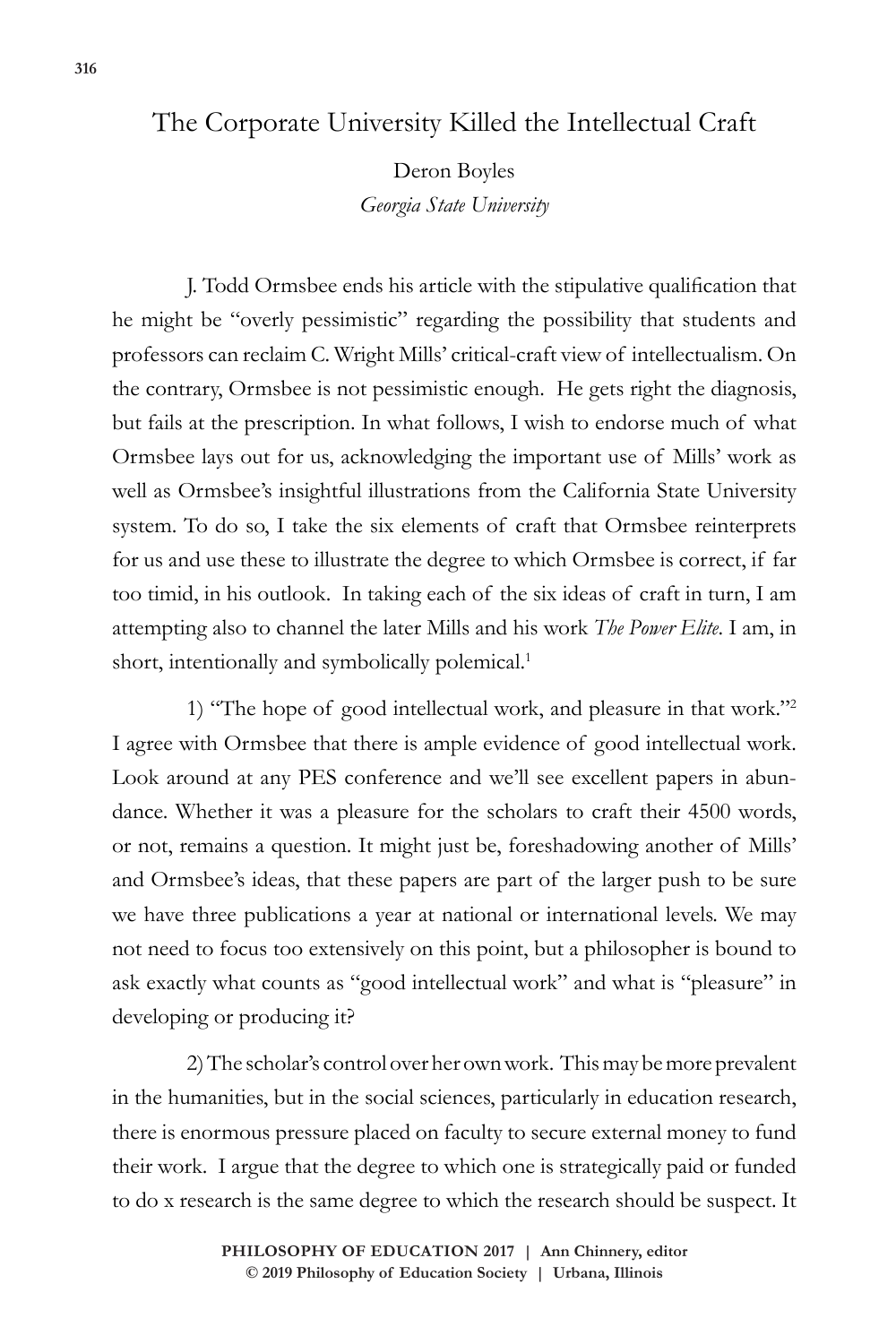also is the degree to which one does *not* have control over her own work. At what point and given what criteria do we say the work is "ours?" If the Guggenheim, Ford, or Spencer Foundations fund us, are we deceiving ourselves into thinking that the object of our inquiry is "ours"? This might have been at least partially so years ago. It might also be true today, but I think it's an exception rather than the rule. Faculty write proposals that fit the stated goals and expectations of funding agencies. But even if those stated goals coincide with my own scholarship, why do it for the money? I speak from experience here when I note that part of my research agenda has been to reveal the nefarious effects of corporate intrusion into public schools (and the general global discourse). I am continually approached by administrators who point out that the Spencer Foundation has money for research into corporations and education. Thus the tension: why is unfunded work apparently less important than work that is funded?

3) Control over time and method of one's work. If I am even partially correct in point 2, then point 3 fails as well. There are external edicts, deadlines, and expectations for promotion and tenure, post-tenure review, and general expectations over something called "productivity" that strain the credibility of the idea that we have control over our time and method. Indeed, with the Institute of Education Sciences, National Research Council, and American Educational Research Association prattling on and on about what constitutes "research" in education (think replicability, generalizability, etc.), then we surely fail on this point, too. That philosophers sometimes "get away" with doing philosophy because their university presidents are too stupid to understand logic, conceptual analysis, and the importance of critical examination, all to the good. But make no mistake, philosophy departments are under threat, and a number of them have sold out to the marketization fetish of neuroscience and job-training.

4) "Developing one's intellect as a means of developing one's self." A lovelier idea I cannot imagine, but the current industry called higher education does not care one whit about whether you are developing yourself. "Professional development" is neither professional nor developmental of anything beyond what is sanctioned by banal mission statements and corporate logic.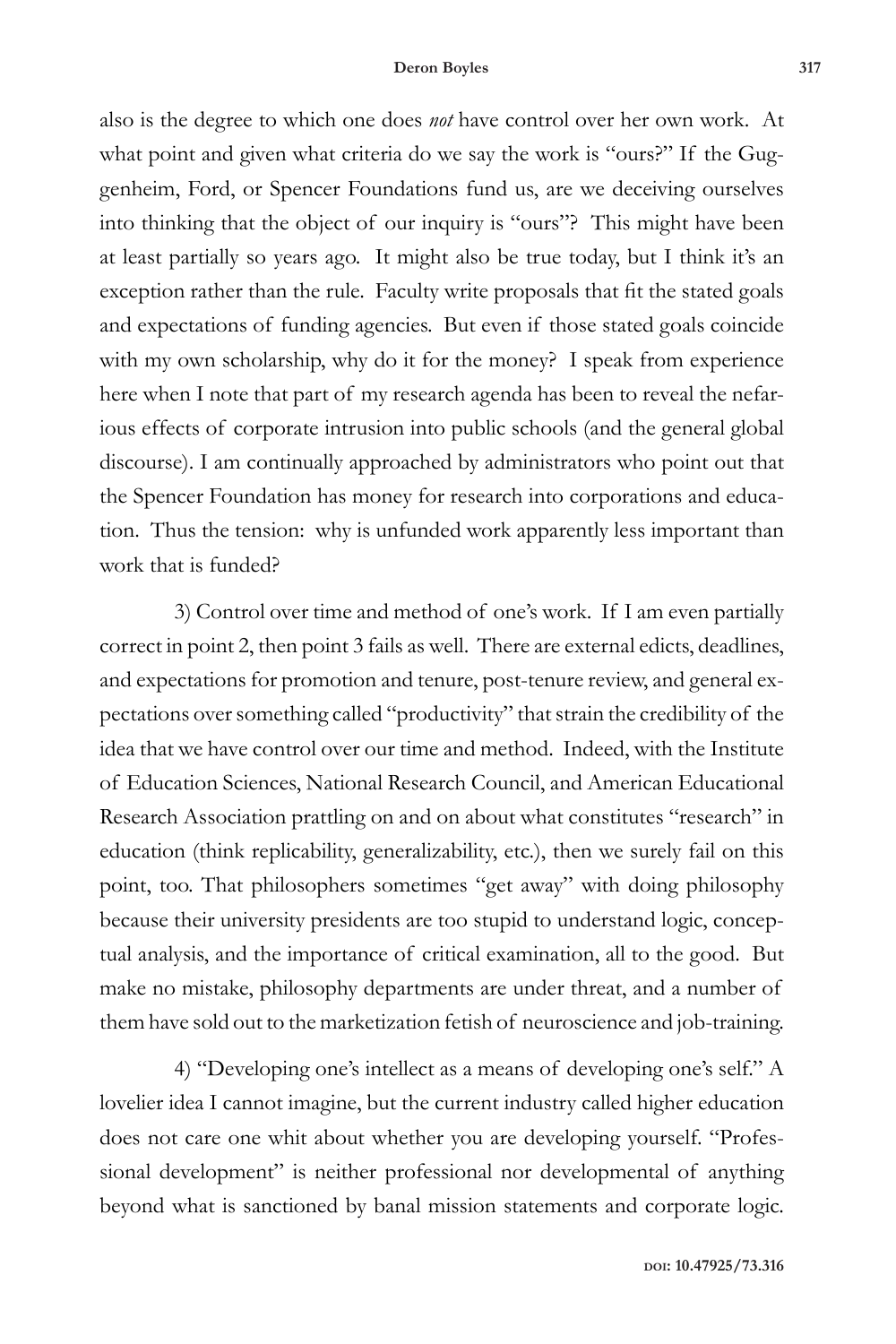The markets that are colleges and universities are only interested in developing future workers who graduate in four years without debt and who make enormous sums of money. We might think of ourselves as exceptions to this, but when we fill out the forms "required" to show that our students are "making" adequate progress" or have "demonstrated learning outcomes," we are playing into the charade that what we are doing is, at root, intellectual. It isn't. It is the bureaucratic and organizational surveillance of paper work that distracts from developing one's self.

5) Connecting work and play. I submit to you that work *is* play, just not the sort imagined by Mills and Ormsbee. It's a cat-and-mouse game and we're the mice being pawed by administrators who only want us to do their dirty work … and call it faculty governance for an ironic kicker. We are performing the very massification Ormsbee indicates in his article. We are, put differently, oppressing ourselves.

6) "Because one's work is *meaningful* to the self (not because it is required or necessary) work is a fully integrated part of one's whole life." Yes, but that integration is characterized by strife, anxiety, and frustration in the corporate universities that are now the mainstay in higher education. It takes enormous energy to carve out the space and time necessary for meaningful work since much of what we are subjected to, in "research universities" anyway, is surveillance of one another, adding layer upon layer of extraneous review (of programs, of research agendas, of faculty reviews, of others' teaching, etc.), committee reports that continually yield unfunded mandates, and on and on and on.

None of this is to say that we can't have meaningful lives in which there is an interconnection between intellect, work-life balance, and fun. I simply want to underscore how horrendous university life has become for those of us unwilling to submit to corporatized logics and grant-writing. At my college, the dean met with female faculty members who are associate professors. The stated goal was to urge more women at that level to seek full professor status. To do so, the dean noted, meant that the attendees (all women, recall) would have to bring in at least \$5 million in external grants. *Quid pro quo*? Mills' notion of "status panic" takes on new meaning. The issue here is not that female faculty members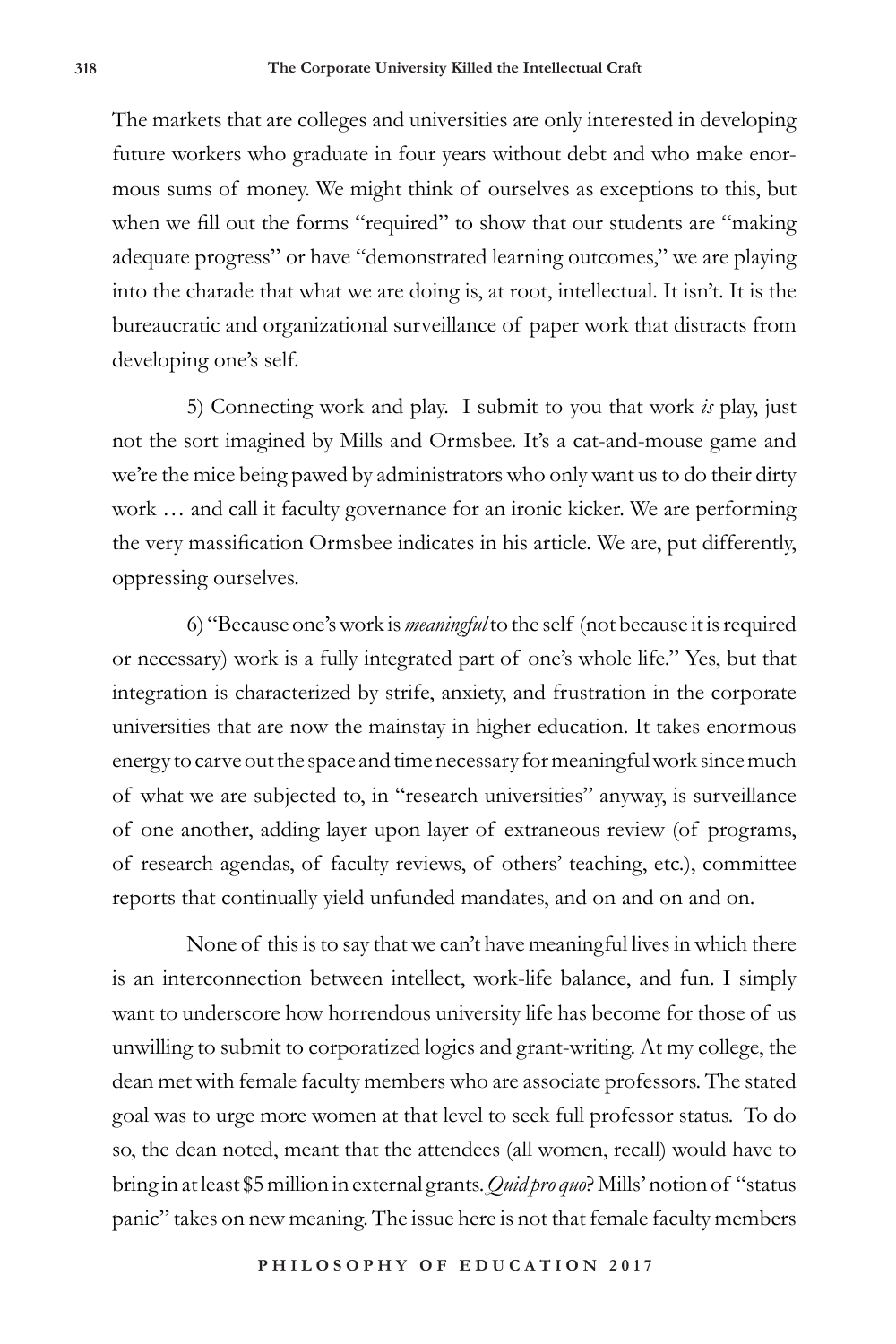do not have Dewey's end-in-view of Professor, it is that, to get there, they must conform to neoliberal expectations of a post-public, post-truth, post-intellectual world in which the work we do has been undermined and marginalized in ways that Mills foresaw and that we are doing nothing to confront.

We must be better at saying "no." We must to be better at saying "no" collectively, and at not allowing administrators to bribe us or threaten us or use us to move their neoliberal and reductively vocational vision of the university. For what it should be, instead, is a robust human interaction where being smart is not seen as a burden by undergraduates who would rather mangle the English language in text messages to friends than read a book. (These are, I suggest, the same students who would not understand Mills' notion of "robot" because they only know the dumbed-down reduction of the word: "bot").

I am, to be sure, committed to the craft Ormsbee and Mills outline so clearly and convincingly. I simply do not see universities, perhaps particularly my own, caring about such craft. Bloated university administrations are continually flooding us with overly-expensive demands for "infusing technology" into our classes, under-funding our travel, complicating everything from reporting grades to verifying student attendance, reducing the number of tenure-track lines, refusing to grant merit pay increases, and buying into reportage that values "efficiency and effectiveness" narratives over the difficult, messy, and time-consuming human interaction that is required of intellectualism. Let us be very clear: this state of affairs cannot be blamed on Republican neoliberals alone. The idiot Arne Duncan is no better than the idiot Betsy DeVos. Both are ignorant of what makes education different from training. Both stupidly advocate privatization and for-profit charter schools in the face of conflicting evidence. Both set business-influenced higher education policy expectations that university presidents then follow for fear of losing funding, and all the while faculty members attend their Senates and summarily pass the vast, vast majority of what the administration wants them to pass. This is what Mills understood as the techniques and technologies of manipulation. Perhaps a step in a better direction is to embrace Mills' notion of self-conscious thinking and act, yes *act*, in ways that disrupt and subvert manipulative structures of power.